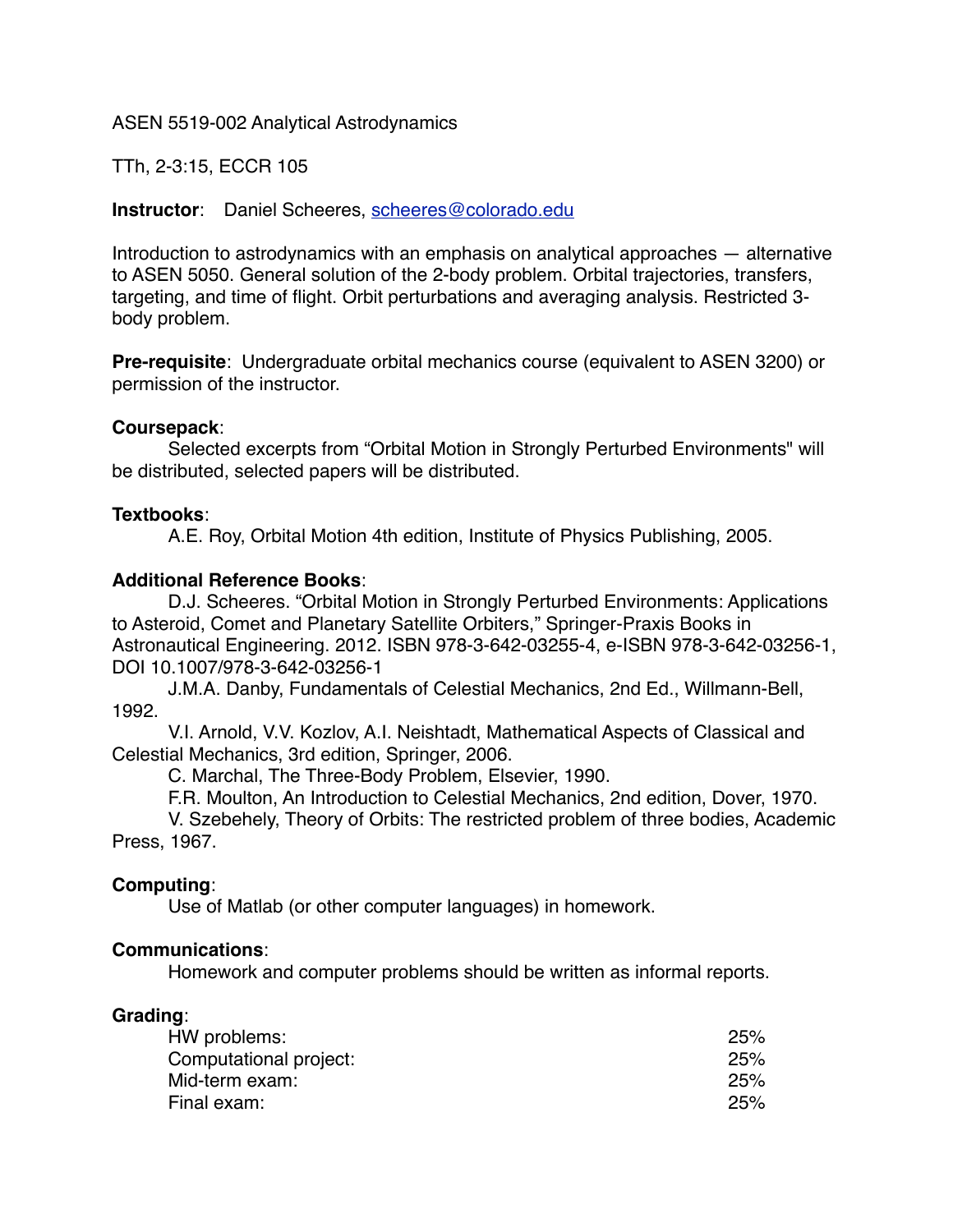## **Remote Access**:

- Meeting ID: 505-111-196
- Connection options:
- Join via web browser: https://cuboulder.zoom.us/j/505111196
- Join via Zoom app (using meeting ID)
- Join via iPhone one-tap: US: +16699006833,,505111196# or
- +16465588656,,505111196#
- - Join via telephone: US: +1-669-900-6833 or +1-646-558-8656 (Note: for higher quality, dial a number based on your current location)

This course requires the use of the Zoom conferencing tool, which is currently not accessible to users using assistive technology. If you use assistive technology to access the course material, please contact your faculty member immediately to discuss.

If you need help with getting Zoom up and running, please visit the following link:

http://www.colorado.edu/oit/services/conferencing-services/web-conferencing-zoom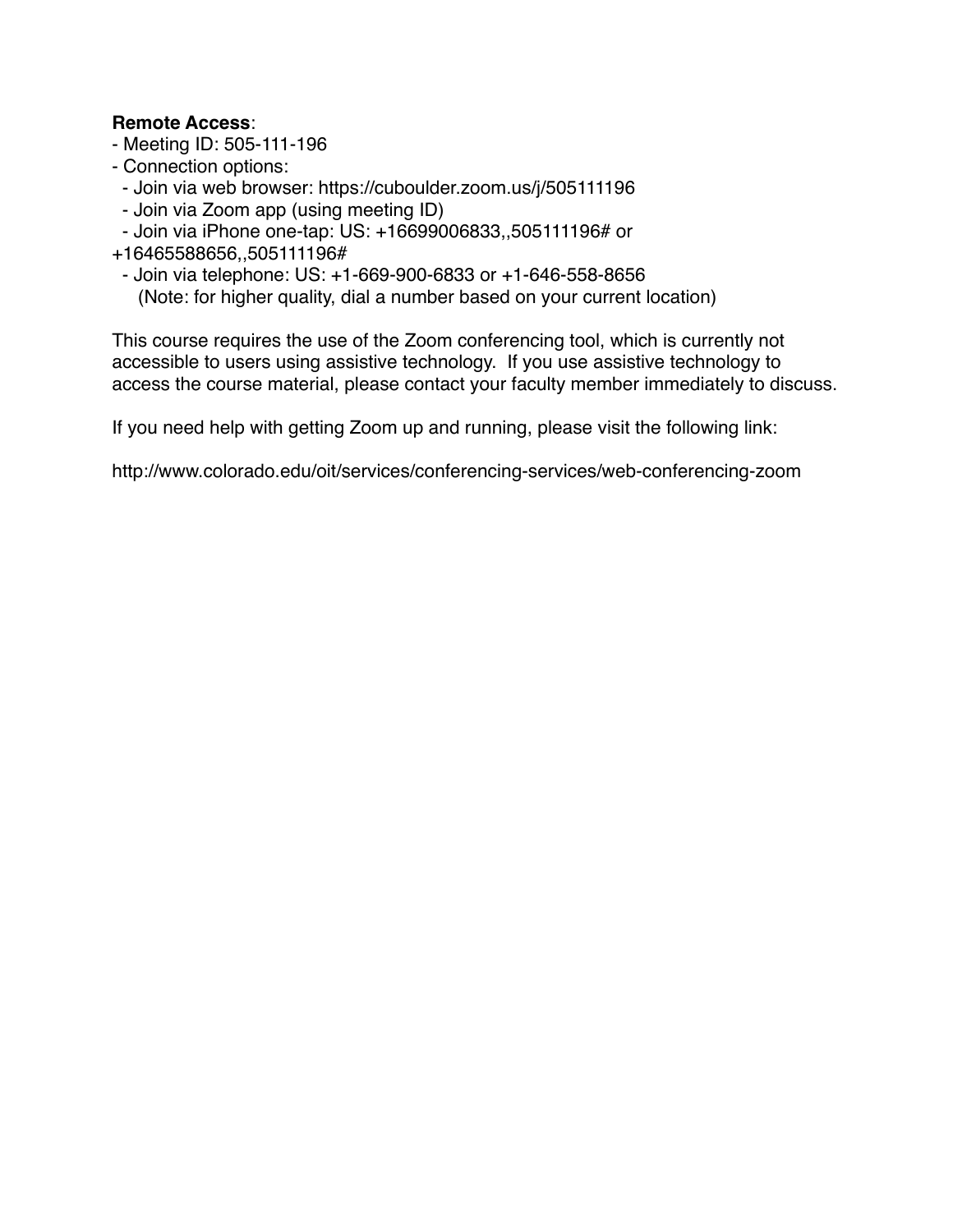#### **Topics**:

Principles of orbital mechanics. Orbital trajectories, transfers, time of flight. Trajectory propagation and targeting. Orbit perturbation formulation and analysis. Restricted 3-body problem with applications.

#### **Syllabus (Scheeres)**:

#### Orbital mechanics

Formulation of two-body, three-body and n-body problems The two-body problem solution Elliptical and circular orbits Parabolic and hyperbolic trajectories 3-D trajectories and orbit elements Time of flight and orbit propagation

#### Orbital transfers

Impulsive maneuvers Lambert's theorem 3-D Targeting Fuel optimal considerations

# Orbit perturbation formulations

Variation of constants Lagrange's Equations Gauss' Equations Mean elements and averaging

#### Orbit perturbation analysis

Effect of non-spherical gravity fields Low-thrust trajectories Atmospheric drag Tidal and third body effects

## Restricted 3-body problem with applications

Derivation of equations of motion Jacobi Integral, Zero-Velocity Curves, and Lagrange Points Hill approximation Numerical computation and analysis of orbits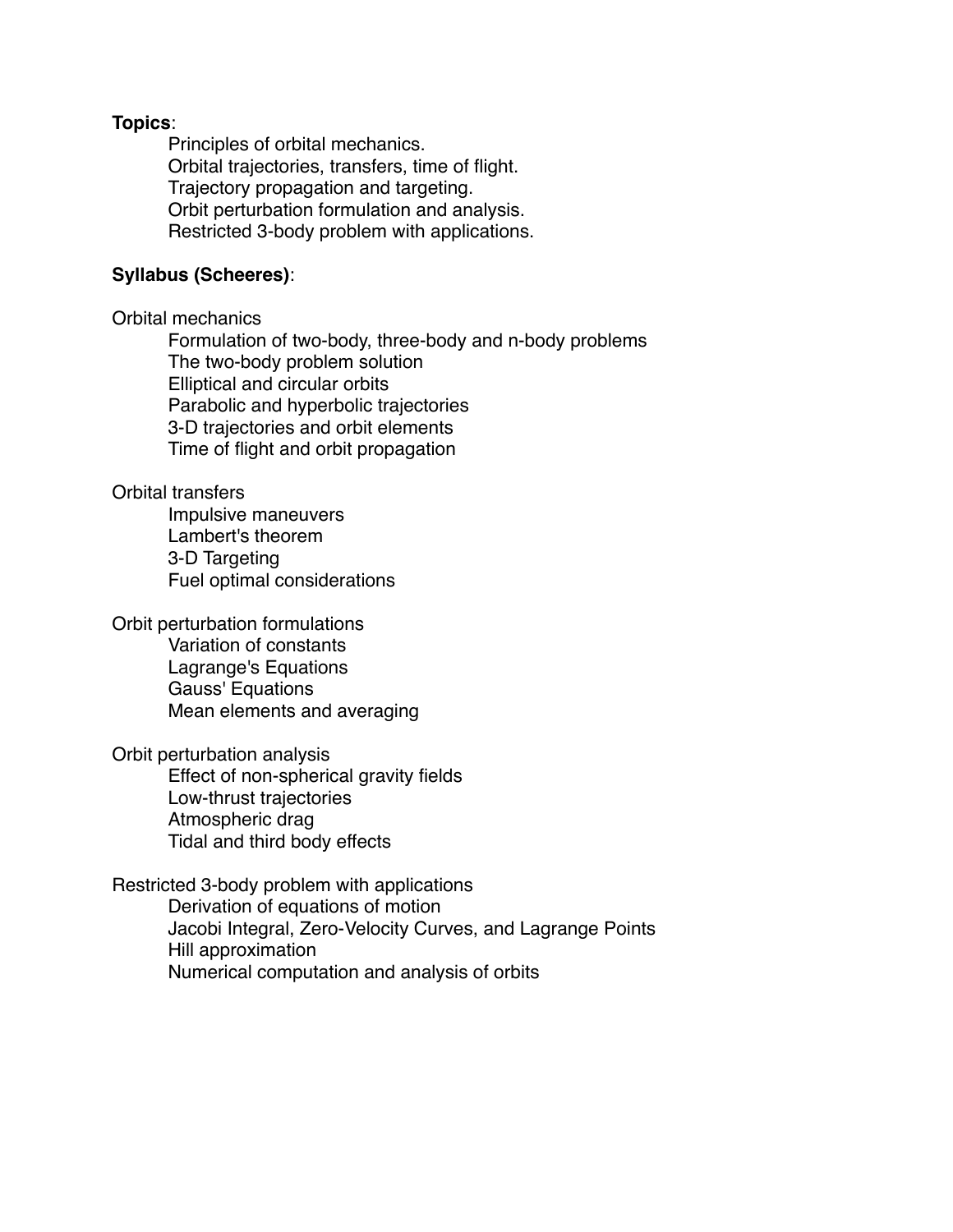Additional information regarding general CU classroom policies:

# **Accommodation for Disabilities**

If you qualify for accommodations because of a disability, please submit to your professor a letter from Disability Services in a timely manner (for exam accommodations provide your letter at least one week prior to the exam) so that your needs can be addressed. Disability Services determines accommodations based on documented disabilities. Contact Disability Services at 303-492-8671 or by e-mail at dsinfo@colorado.edu. If you have a temporary medical condition or injury, see Temporary Injuries guidelines under the Quick Links at the Disability Services website and discuss your needs with your professor.

## **Religious Holidays**

Campus policy regarding religious observances requires that faculty make every effort to deal reasonably and fairly with all students who, because of religious obligations, have conflicts with scheduled exams, assignments or required attendance. In this class, please provide me with a list of potential conflicts within the first two weeks of the semester.

See the campus policy regarding religious observances for full details.

# **Classroom Behavior**

Students and faculty each have responsibility for maintaining an appropriate learning environment. Those who fail to adhere to such behavioral standards may be subject to discipline. Professional courtesy and sensitivity are especially important with respect to individuals and topics dealing with differences of race, color, culture, religion, creed, politics, veteran's status, sexual orientation, gender, gender identity and gender expression, age, disability, and nationalities. Class rosters are provided to the instructor with the student's legal name. I will gladly honor your request to address you by an alternate name or gender pronoun. Please advise me of this preference early in the semester so that I may make appropriate changes to my records. For more information, see the policies on classroom behavior and the student code.

## **Sexual Misconduct, Discrimination, Harassment and/or Related Retaliation**

The University of Colorado Boulder (CU Boulder) is committed to maintaining a positive learning, working, and living environment. CU Boulder will not tolerate acts of sexual misconduct, discrimination, harassment or related retaliation against or by any employee or student. CU's Sexual Misconduct Policy prohibits sexual assault, sexual exploitation, sexual harassment, intimate partner abuse (dating or domestic violence), stalking or related retaliation. CU Boulder's Discrimination and Harassment Policy prohibits discrimination, harassment or related retaliation based on race, color, national origin, sex, pregnancy, age, disability, creed, religion, sexual orientation, gender identity,